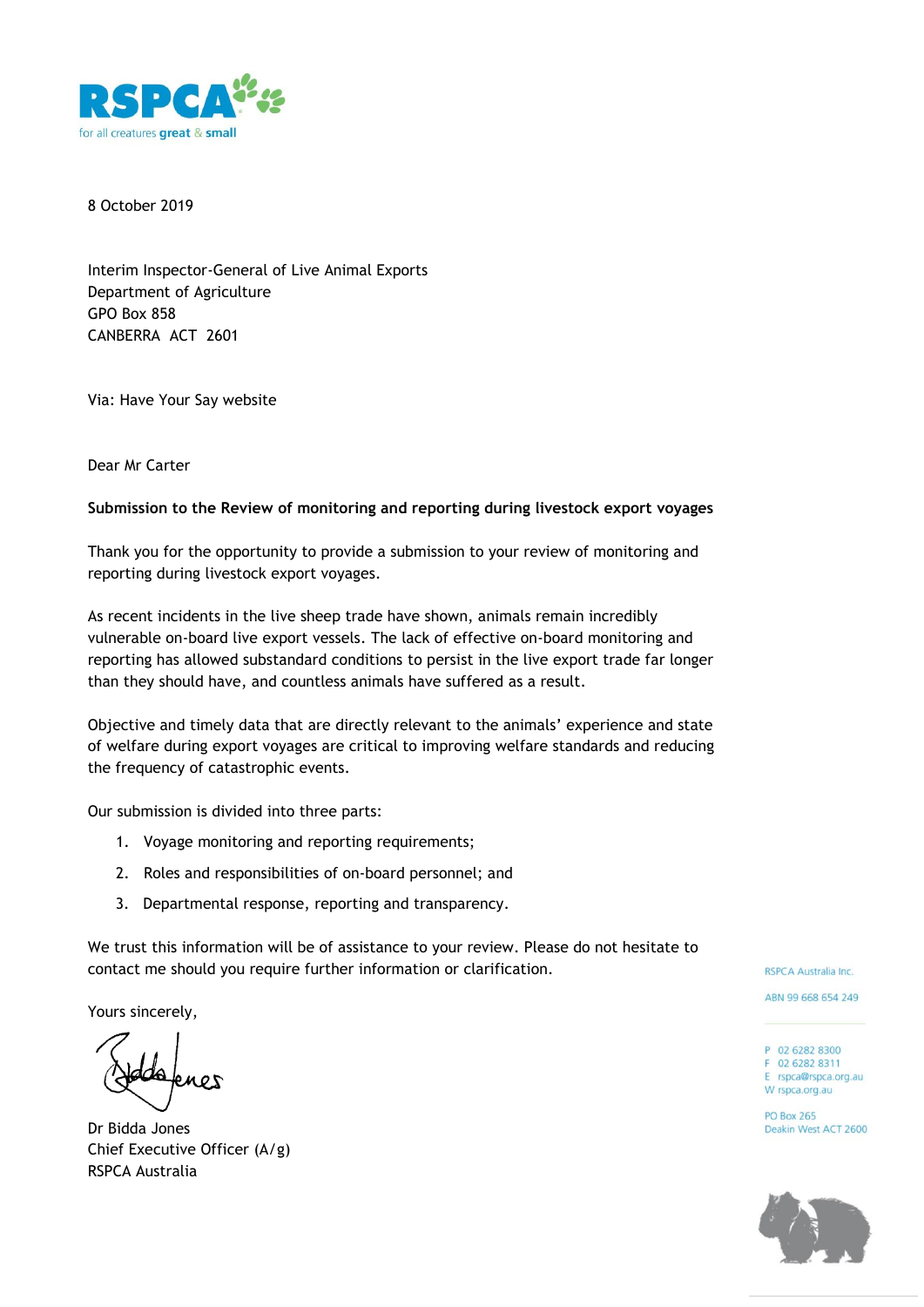

# **1. Voyage monitoring and reporting requirements**

Objective and timely animal based and environmental data that are directly relevant to the animals' experience and state of welfare during the voyage are critical to improving welfare standards and reducing the frequency of catastrophic events.

We support the recommendations made in the final report of the Australian Standards for the Export of Livestock Review (Final ASEL Review Report) to expand the daily report and end of voyage report. We also support the recommendations made by the Australian Veterinary Association to the extent they exceed and provide further detail on such reporting requirements. Daily reports should be required for all voyages regardless of the length of the voyage. Reporting should be pen-specific and possible to relate directly to the vessel loading plan.

### **Animal welfare indicators**

Daily reports of animal welfare indicators and end of voyage reports must be mandated in the ASEL and provided for all voyages regardless of duration. We support the requirements for daily reports and end of journey reports outlined in Appendix A and Appendix B in the Final ASEL Review Report, the welfare indicators identified in W.LIV.3032, and the recommendations made by the Australian Veterinary Association to the ASEL Review.

In addition to these reporting obligations, all voyages on which dairy heifers are consigned should include additional daily and end-of-voyage reporting on the number of animals observed to suffer udder enlargement, the leakage of milk or clinical mastitis (see W.LIV.0280).

Notifiable levels for individual indicators should be developed based on thresholds that represent good animal welfare, not on current outcomes which may be unacceptably poor. In particular, we believe it is necessary to expand the scope of notifiable incidents in line with the new Heat Stress Risk Assessment (HSRA) model. Voyages that exceed the revised HSRA output of 5 per cent of livestock experiencing heat stress, however defined, should trigger an investigation by the Department.

Systems must be developed to ensure the robust and objective monitoring of these animal welfare indicators. We have concerns about the potential for bias in sampling methods recommended in the Final ASEL Review Report. The recommendation to base welfare monitoring on an assessment of at least 1–2 pens of sheep, cattle, buffalo and goats representative of each class or line, per deck, as well as a welfare assessment for any 'at high risk pens' or 'pens of concern' raises the following questions:

- Who will make the decision as to which pens to assess as 'representative', and which pens enter the 'high risk' or 'concern' category?
- Where and when will the daily environmental recordings be taken? (These need to be representative of actual min and max readings across all decks and all high risk areas).

We recommend a procedure be established by the Department to ensure random and representative sampling is ensured and opportunities for selective bias reduced.

We support the installation and use of CCTV cameras on all vessels as an additional means of monitoring animal welfare indicators. CCTV should be observable from the bridge, kept for the entire voyage and the content made available to the regulator.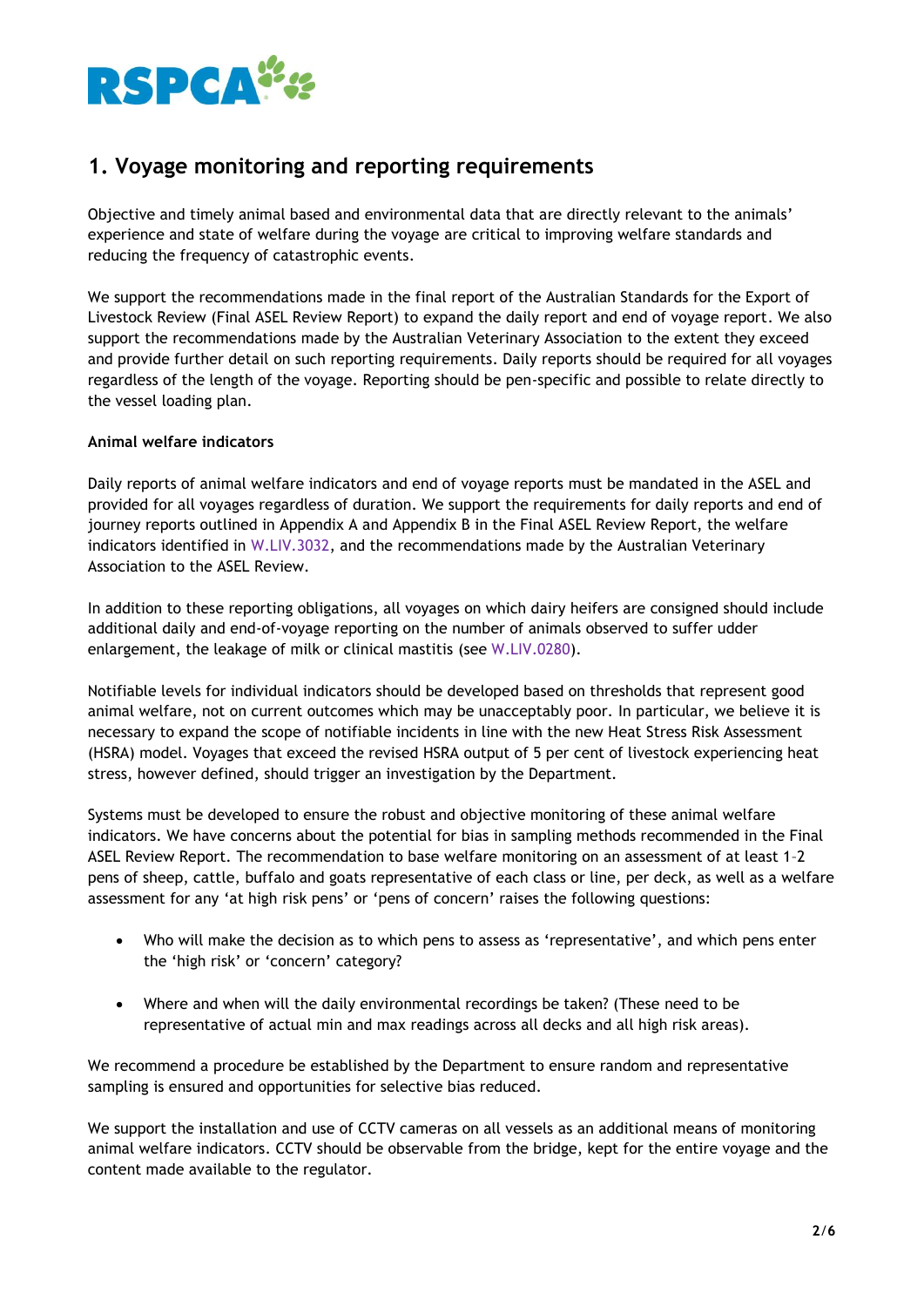

#### **Environmental data**

We support all the recommendations for environmental reporting made in the Final ASEL Review Report and in the Australian Veterinary Association's submissions to the ASEL Review. Notifiable levels for exceeding particular environmental indicators should be developed based on thresholds that represent good animal welfare, not on current outcomes which may be unacceptably poor.

We concur with the ASEL Review committee's view that the standards should include a new requirement that ammonia levels must not exceed 25ppm, and that ammonia reduction measures must be implemented if levels exceed or appear likely to exceed this level. We also share the view that recording of ammonia levels should be incorporated into the daily and end–of–voyage reports.

However we disagree with the suggestion that practical measurement of ammonia gas levels as a routine, regular measure is problematic. While there may be no automated means of measuring ammonia, there are handheld devices that can and should be used for animal and human welfare reasons to ensure that critical levels are not exceeded.

RSPCA on-farm assessors currently use a small handheld portable device (GasAlert Extreme NH<sub>3</sub>, BW Technologies). It is designed as a personal alarm device for use when working in confined spaces. It measures NH<sub>3</sub> by diffusion in 1ppm increments. There are many such devices on the market, they typically range from \$600-\$800. They do require regular calibration (3-6 monthly) and sensor replacement (1-2 years). The cost of calibration is \$150-\$200 and a new sensor is \$400-\$500.

Ammonia tape is another option, if basic in nature. It costs around \$10 per roll [\(https://www.microessentiallab.com/\)](https://www.microessentiallab.com/) and is exceptionally portable, cheap and easy to use. Colour shades are green through darker green which means it determines ammonia levels in bands e.g. 0-10ppm, 10-20ppm, 20-30ppm etc. rather than a single figure e.g. 21ppm. As such it is most useful for indicating the presence of high ammonia levels.

There is at least one option used in the poultry industry for continuous monitoring [\(www.bigdutchmanusa.com/en/poultry-production/poultry-production/environmental/ammonia-sensor/\)](http://www.bigdutchmanusa.com/en/poultry-production/poultry-production/environmental/ammonia-sensor/).

We support the ASEL Review committee's suggestion that the Veterinary toolbox includes at least one handheld device capable of measuring Wet Bulb Temperatures (WBTs) and humidity. It should also include a similar device for measuring ammonia levels. All Australian Government Accredited Vets (AAVs) and Accredited Stockpersons should be trained in the use of these devices.

Temperature (dry and wet) and ammonia levels should be electronically data logged and fed to bridge and regulator in real time so that corrective action can be taken if threshold levels are exceeded. The data should also be archived for use should an investigation be required and to inform future R&D and standards review.

#### **Mortality reporting**

The aim of setting notifiable mortality rates should be to trigger the investigation of voyages that have unusually high levels of mortality. For notifiable mortality rates to drive continuous improvement they need to be linked to average rates: those consignments that report high rates compared to the majority of recent voyages should be investigated, rather than using a static level that does not change over time.

Daily and end of voyage reports must clearly identify the number of animals euthanased (and the reason for euthanasia) and the number of animals that were found dead within the mortality reports.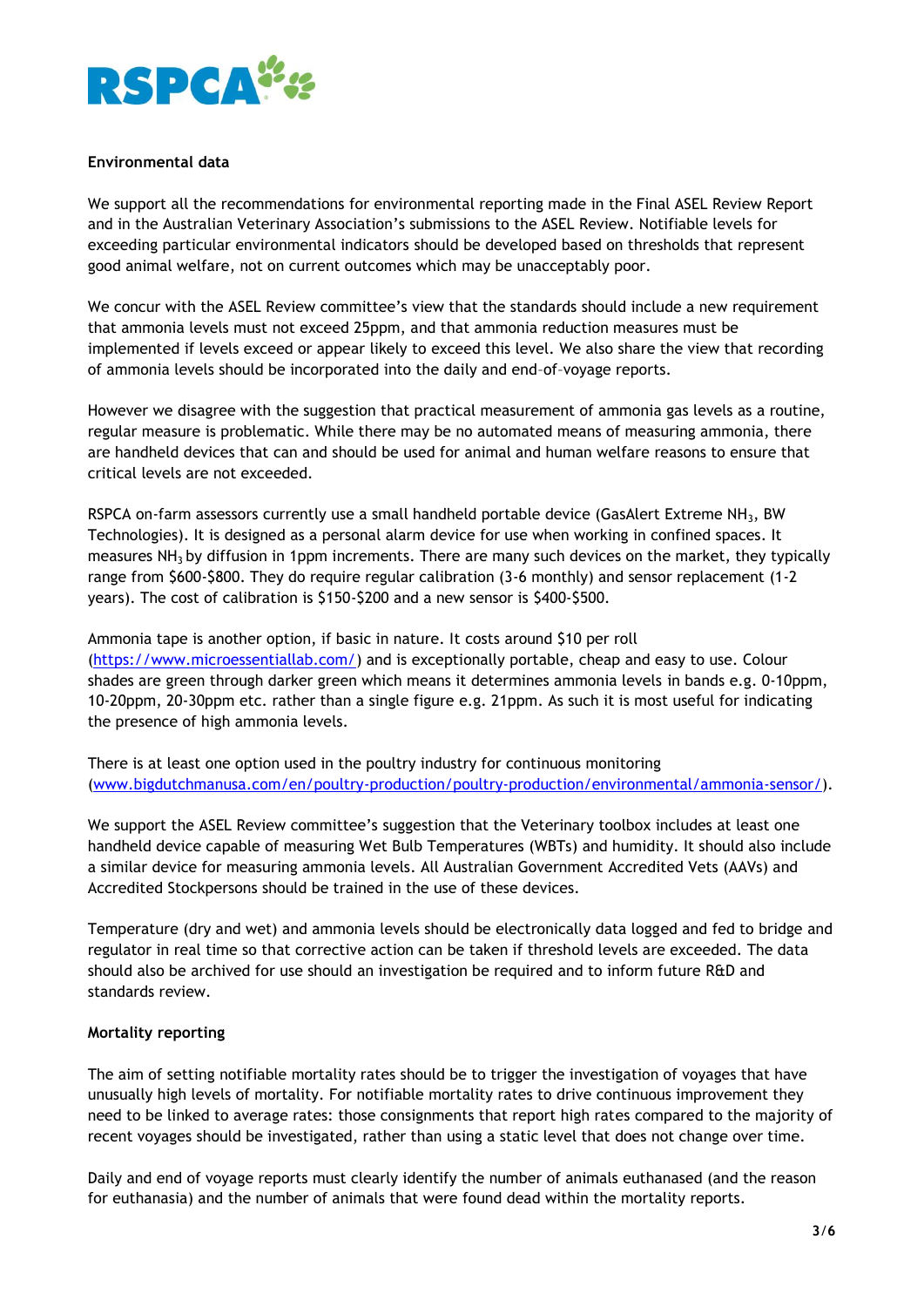

We support including specific Average Daily Mortality (ADM) as a notifiable incident as recommended in the Final ASEL Review Report. The Department should carefully consider at what point consecutive ADM rates above the threshold level should trigger an investigation.

### **2. Roles and responsibilities of on-board personnel**

On-board personnel have critical roles to play in ensuring the health and welfare of animals during the voyage and for fulfilling public reporting requirements under law.

Every live export voyage should be required to have an appropriate number of veterinarians, stockpersons and veterinary equipment to properly manage, care for, and treat every animal on board. This staffing level should reflect the need for sheep to be considered and treated as individuals (not as a group) in the same way as cattle in order to meet ASEL requirements. We support the proposal in the Final ASEL Review Report to relate the number of accredited stockpersons to the number of animals loaded, however the ratio recommended should be reduced to one accredited stockperson per 2,500 head of cattle and 10,000 head of sheep (instead of the recommended 3,000 & 30,000, respectively).

AAVs should be required to accompany all live export consignments regardless of the duration. Only AAVs are trained to actually diagnose a range of disease and prescribe appropriate treatment. There is always a risk that stockpersons may misdiagnose conditions and use inappropriate treatment.

We support the adoption of the role descriptions outlined in *Appendix A.1 Roles, responsibilities and competencies of livestock export supply chain operators* presented on pages 11-17 of the Draft AAWSEL Report which came out of the 2012 ASEL review process but with appropriate amendment of reporting responsibilities to reflect the addition of an independent auditor (discussed below).

All existing AAVs and stockpersons should be required to undergo training to familiarise them with any changes to existing standards, and steps should also be taken to ensure that all new veterinarians are accompanied by an existing AAV when undertaking their first voyage.

Independent validation of on-board conditions and reporting accuracy is essential to ensuring public confidence in the regulatory framework. AAV's and stockpersons are placed in a position of conflict when they are required to report on matters that may negatively impact the interests of their employer. Substantial evidence of this conflict manifesting in the form of AAV's being pressured to edit voyage reports and being removed from the industry for critical reporting has been presented to past inquiries.

To overcome the inherent conflict of the current system, in addition to the AAVs and stockpersons, each vessel must also carry an independent auditor with appropriate animal welfare and auditing skills, to monitor and assess on-board conditions, the welfare of animals, and compliance with ASEL during the voyage. This person should be a vet or an otherwise qualified animal scientist with competencies in assessing animal welfare and auditing. The independent auditor should have overall responsibility for reporting requirements to the Department with the assistance of the stockpersons and AAVs in the gathering of required data and information. The independent auditor must be selected and paid by the regulator (either directly or via a suitably qualified and independent third party arrangement) and should be required on all voyages regardless of duration.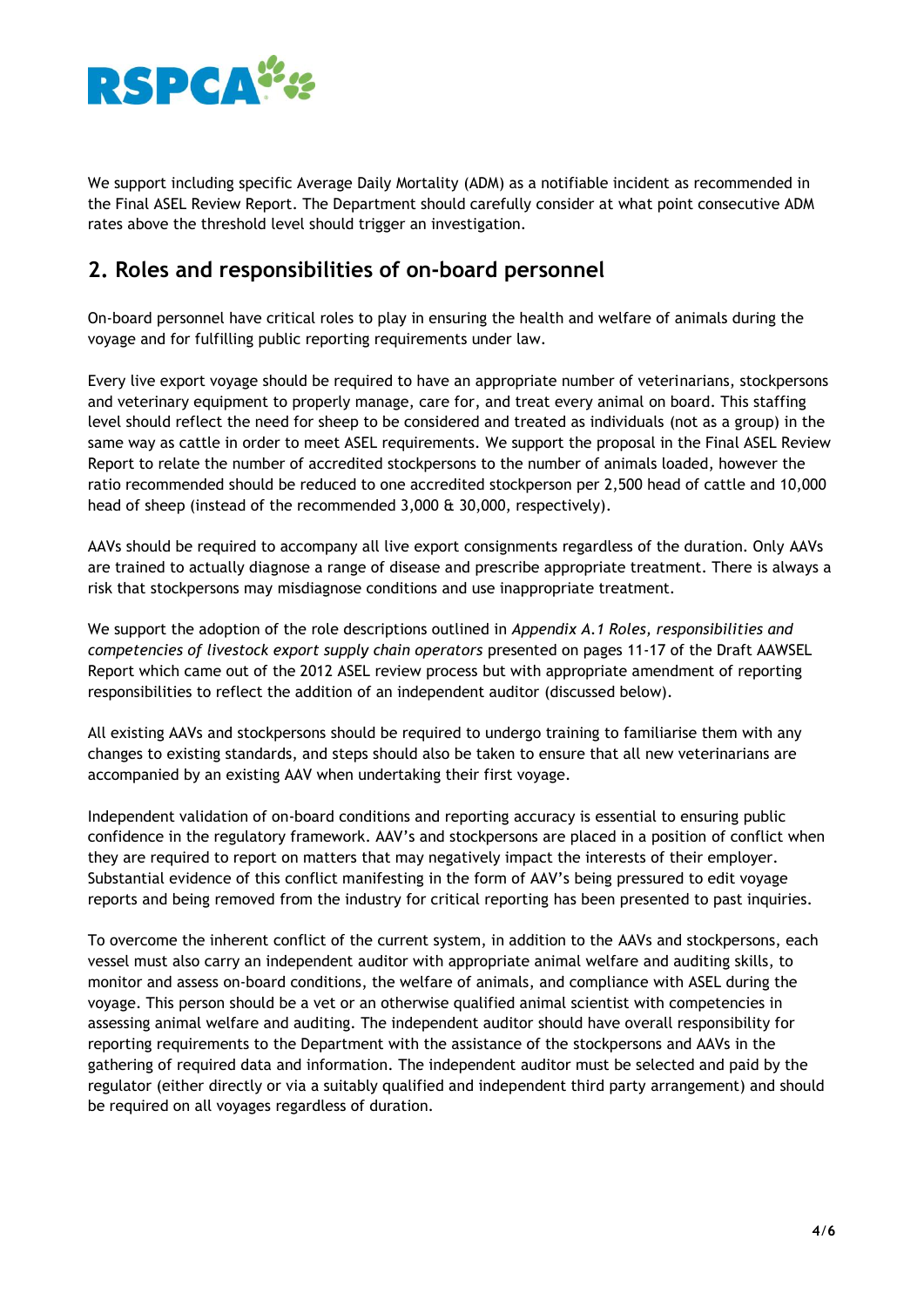

## **3. Departmental response, reporting and transparency**

It is essential that the reporting of on-board data is received, analysed, and acted upon by the regulator. Relevant Departmental officers must have the appropriate qualifications, skill set, experience, and training, including having actually travelled on a live export vessel, to interpret and appreciate the significance of the reported data.

We support the ASEL Review committee's view in the Final ASEL Review Report (at 5.2.4) that:

*Ideally reports should include daily measures on animal welfare and morbidity and mortality data, including animal identification. This data, combined with an end of voyage report, should be analysed post–voyage with an epidemiological approach. The analysis should involve discussion with the AAV, an exporter representative and the department.*

We note and support the need for a dedicated veterinary epidemiologist within the Department's Live Export Division to ensure that post-voyage data is adequately examined. A similar recommendation was also made in the Moss Review.

Investigations into notifiable incidents should aim to determine what factors may have led to the incident and to recommend strategies to reduce the risk of these factors from reoccurring. Investigations should provide recommendations for future journeys (not just for that specific vessel or exporter) and for improvements to standards. These investigations should form part of a process of continuous improvement rather than just proposing changes to the next similar voyage. Investigations triggered by one consignment should automatically include all consignments on the voyage to allow comparisons between consignments.

In addition to investigating 'high' mortality voyages and other notifiable incidents, all voyages should be subject to random audits of the Masters report, AAV/Stockperson reports and reports from Departmental Observers. This should include actions to confirm the accuracy of these reports and seek further clarification of those records where necessary.

Systems should be established to ensure that data from on-board reporting and investigations are fed into R&D and periodic standards review processes.

The Department must also ensure that R&D recommendations and outcomes are translated into regulated standards in a timely fashion. History has shown that suggestions and comments from R&D reports on the way things 'could' be done have zero effect in the live export trade unless they are translated into regulated standards.

Due to the extremely high level of public interest in live animal exports, the Department should aim to be as transparent as possible about voyage outcomes and its regulation of the trade. All voyage reports, including those of the Departmental Observers, should be publicly available (minus any personal information subject to privacy requirements).

If only summaries of Departmental Observer reports are to be published, the Department must ensure a consistent, objective, standardised system of summarising the reports and presenting the information including photographs and video footage. Reducing the scope for subjective interpretation and focusing on standardised objective data relating to animal welfare and environmental indicators like panting scores and deck Wet Bulb Temperatures is critical.

Footage of animal behaviour is an important tool for assessing an animal's state of health and welfare. The Department's ongoing refusal to release any footage obtained by the Departmental Observers leads to